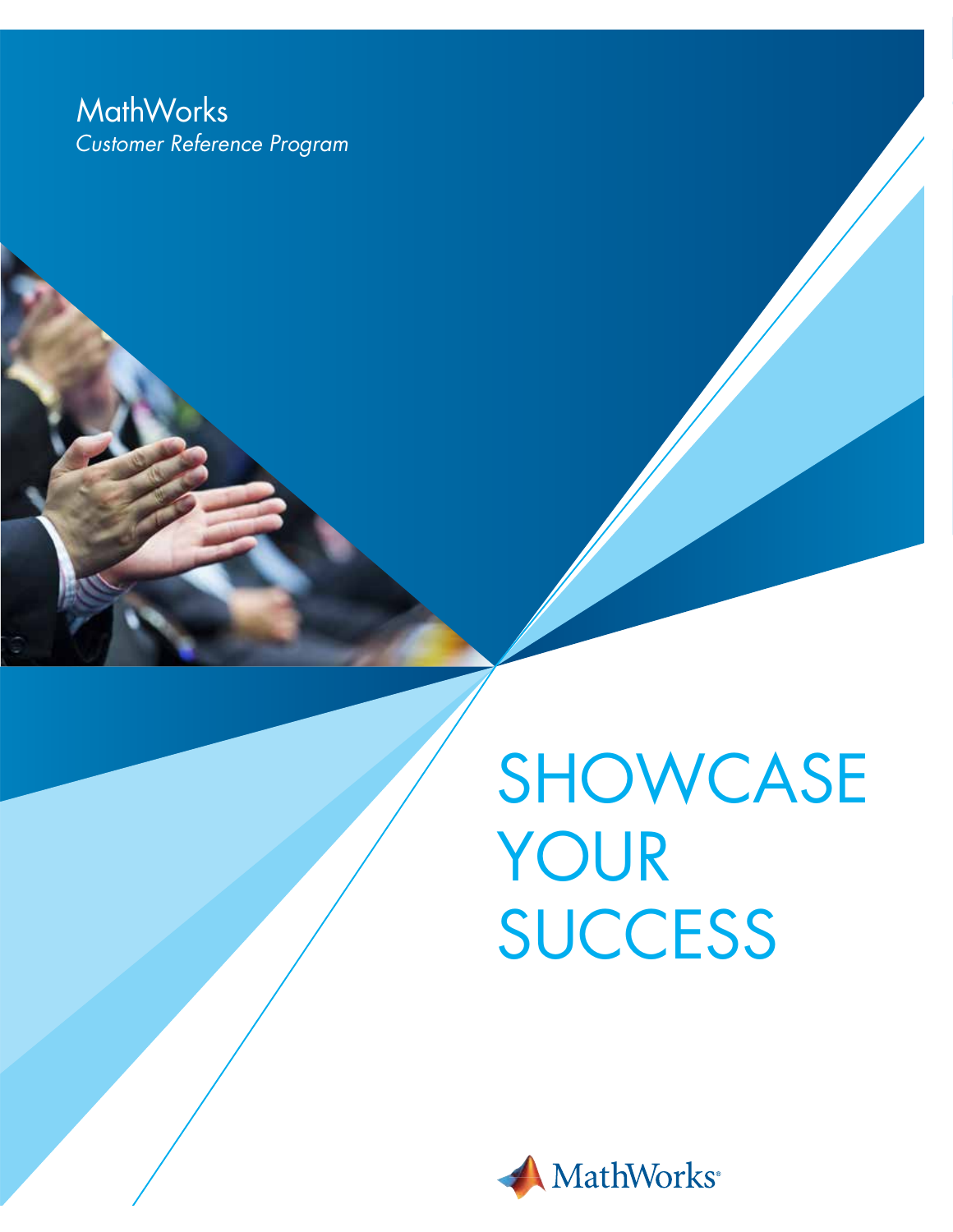





#### MATHWORKS CUSTOMER REFERENCE PROGRAM

The MathWorks Customer Reference Program shines a light on customers like you, who use MATLAB and Simulink to create innovative technology, solve challenging technical problems, and develop new approaches and workflows. We invite you to join the program and promote your accomplishments worldwide. There are many ways to participate, including phone interviews, speaking engagements, video success stories, and case studies.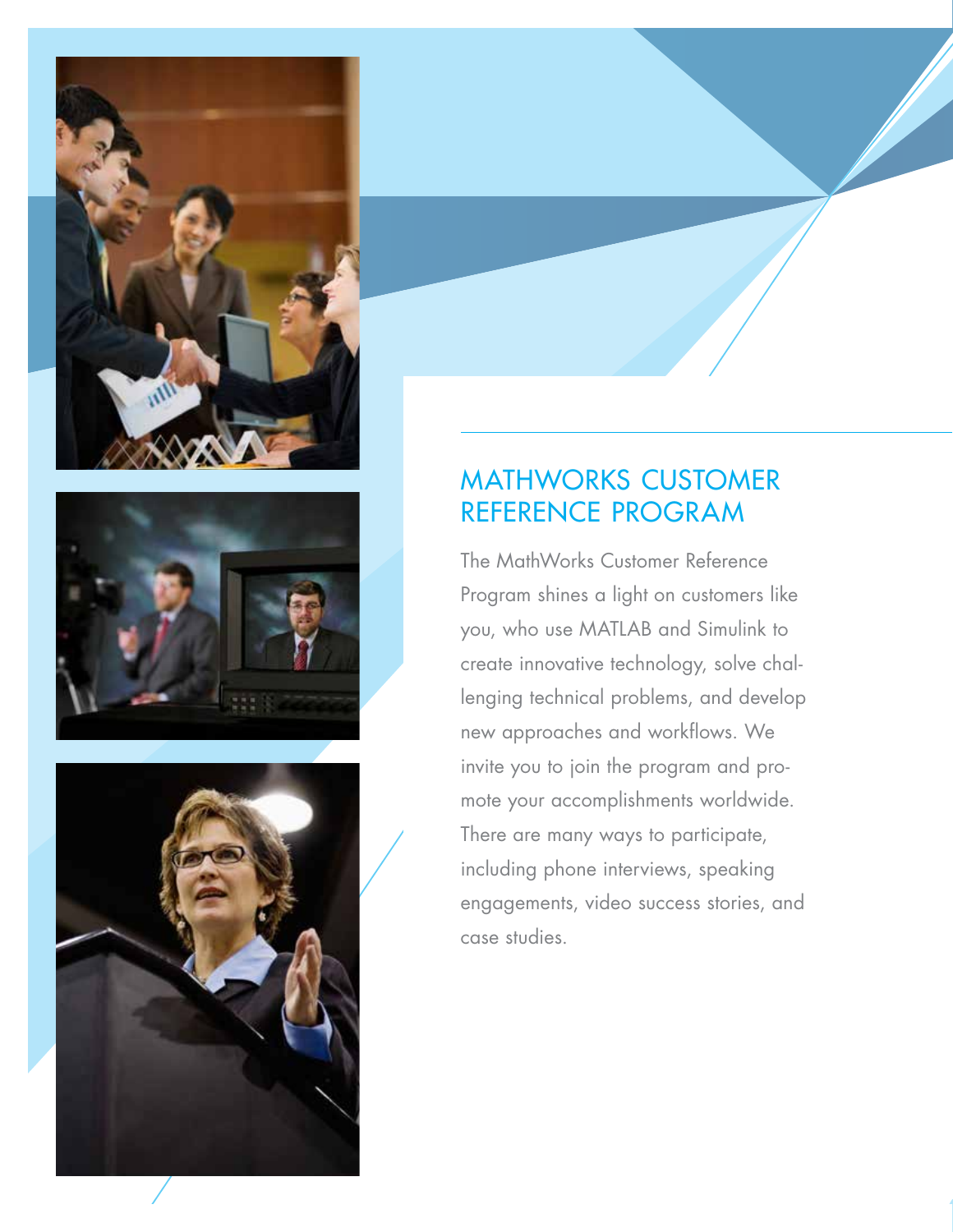# REACH A NEW AUDIENCE

**1,000,000**

MATLAB and Simulink customers

**650,000** social media subscribers

## PROGRAM **BENEFITS**

- Visibility for your product or company brand
- Ranking as an industry thought leader
- Recognition for your professional expertise
- Networking opportunities with peers, industry leaders, and MathWorks executives
- Market exposure through MathWorks global marketing programs

*"Participating in the program has helped me reach a much broader audience for our scenario analysis approach for modeling operational risk. I've expanded my professional relationships and raised awareness among my industry colleagues. These outreach efforts have also helped position Wolters Kluwer as a thought leader and technology trailblazer."* 

—ANIRUDDHO SANYAL, PH.D., WOLTERS KLUWER FINANCIAL SERVICES

JOIN THE PROGRAM *mathworks.com/crp*